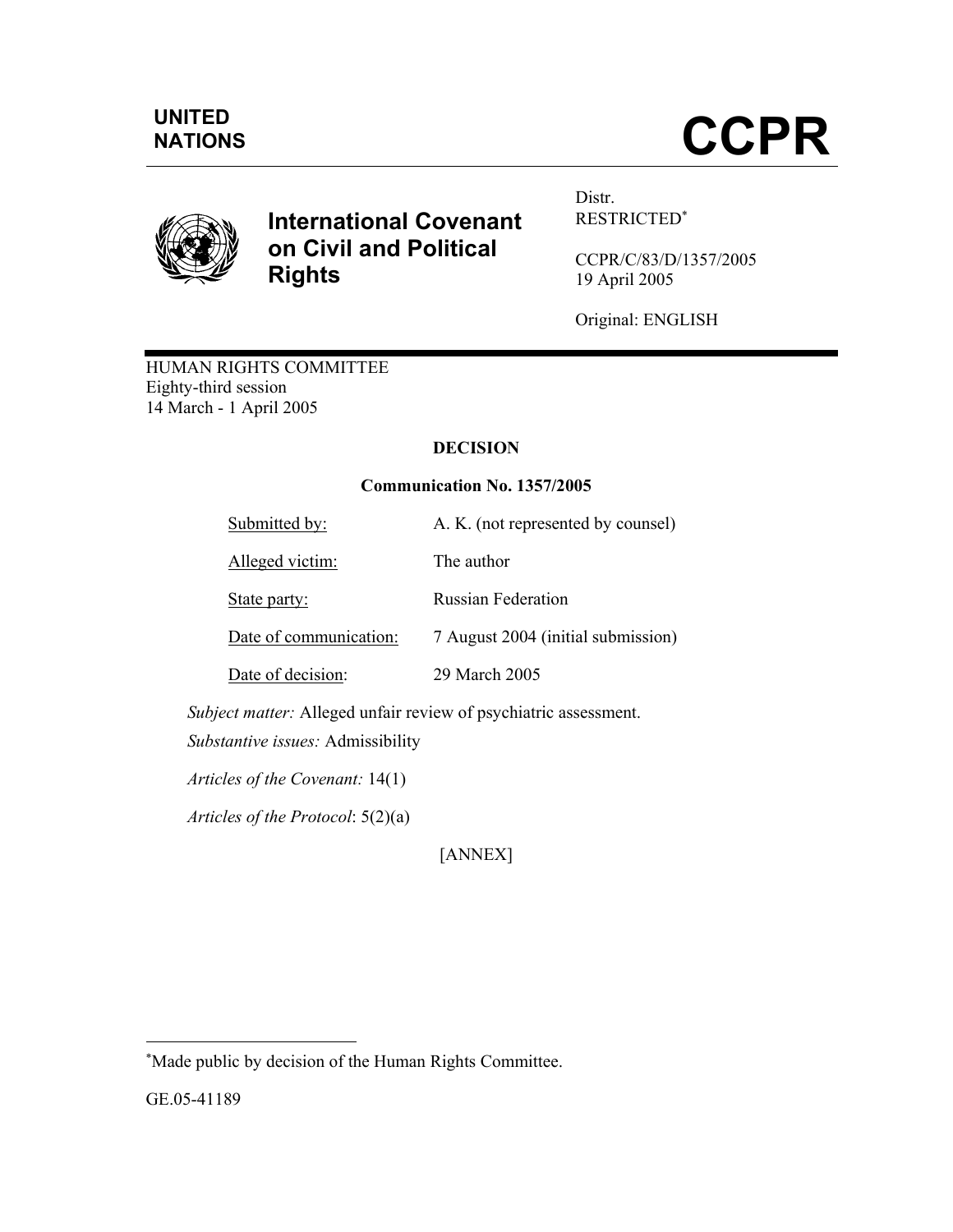#### **ANNEX**

## DECISION OF THE HUMAN RIGHTS COMMITTEE UNDER THE OPTIONAL PROTOCOL TO THE INTERNATIONAL COVENANT ON CIVIL AND POLITICAL RIGHTS

#### Eighty-third session

concerning

#### **Communication No. 1357/2005\*\***

| Submitted by:          | A. K. (not represented by counsel) |
|------------------------|------------------------------------|
| Alleged victim:        | The author                         |
| State party:           | <b>Russian Federation</b>          |
| Date of communication: | 7 August 2004 (initial submission) |

 The Human Rights Committee, established under article 28 of the International Covenant on Civil and Political Rights,

Meeting on 29 March 2005

Adopts the following:

#### **Decision on admissibility**

1. The author of the communication is Mr. A. K., a Russian citizen, born in 1960 and resident of the Russian Federation.<sup>1</sup> He claims to be a victim of a violation by the Russian Federation of article 14, paragraph 1, and article 2, paragraph 3. He is not represented by counsel.

#### **Factual background**

-

2.1. In 1979, the author was diagnosed as suffering from schizophrenia. On 11 September 1989, he underwent a psychiatric examination at the Commission of the Chief Psychiatrist of the Russian Federation to review his condition. According to the author, the examining psychiatrist concluded that he suffered from an 'acute schizophroidal psychosis', rather than actual schizophrenia; the psychiatrist told him that his new diagnosis would be formalized once she had obtained pertinent documents about the author's psychiatric history. However,

<sup>\*\*</sup> The following members of the Committee participated in the examination of the present communication: Mr. Abdelfattah Amor, Mr. Nisuke Ando, Mr. Prafullachandra Natwarlal Bhagwati, Ms. Christine Chanet, Mr. Maurice Glèlè Ahanhanzo, Mr. Edwin Johnson, Mr. Walter Kälin, Mr. Ahmed Tawfik Khalil, Mr. Michael O'Flaherty, Ms. Elisabeth Palm, Mr. Rafael Rivas Posada, Sir Nigel Rodley, Mr. Ivan Shearer, Mr. Hipólito Solari-Yrigoyen and Mr. Roman Wieruszewski.

<sup>&</sup>lt;sup>1</sup> The Optional Protocol entered into force for the Russian Federation on 1 January 1992.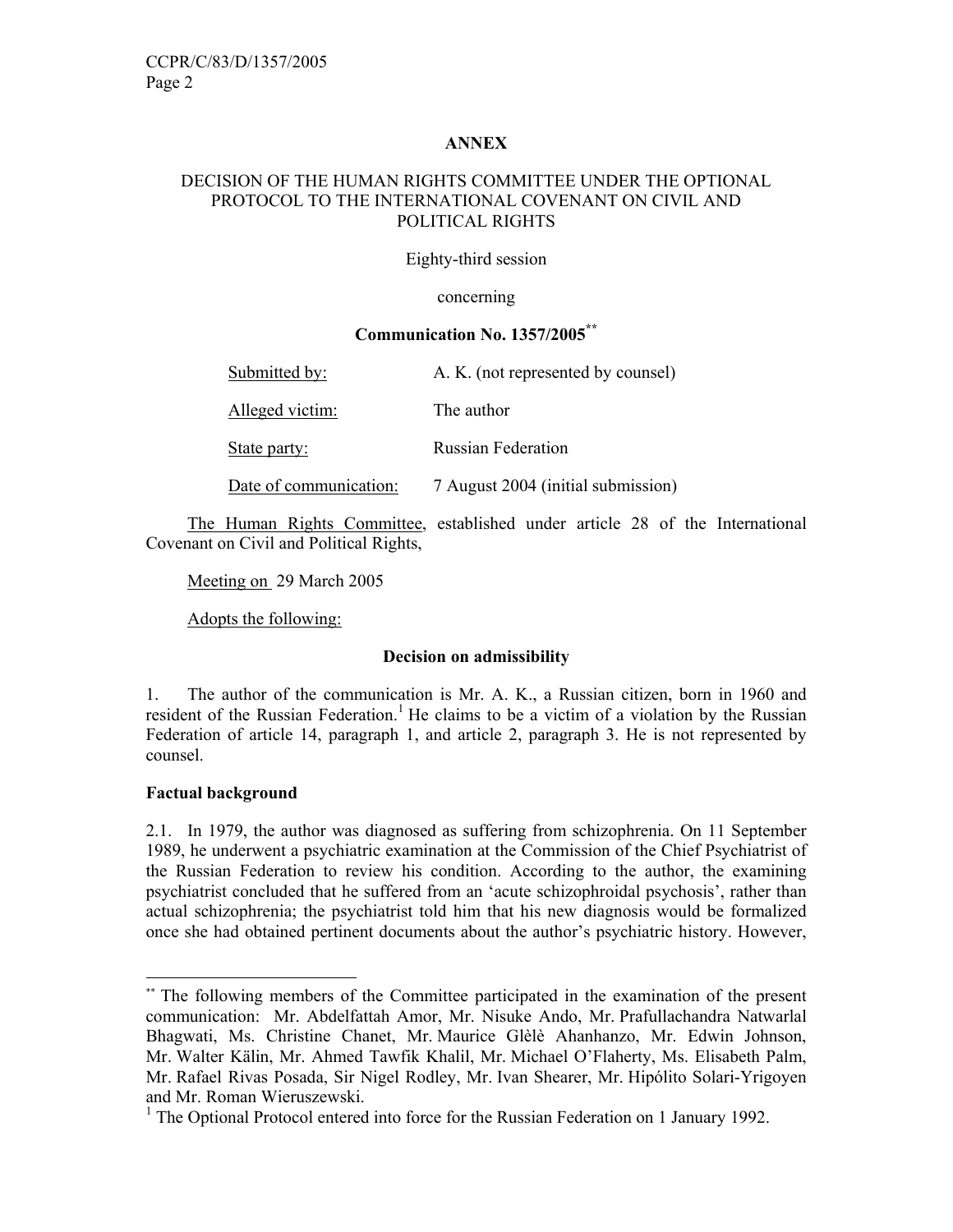the psychiatrist's formal conclusion on 8 January 1990 was that there were in fact no reasons to change the original diagnosis of 1979.

2.2 The author challenged this decision in the Preobrazhenski Municipal Court. He contended that all relevant medical documentation was available to the treating psychiatrist at the time of the psychiatric examination, and that her diagnosis that he suffered from the lesser affliction of 'acute schizophroidal psychosis', rather than actual schizophrenia, was binding. He claimed that the psychiatrist had then unlawfully changed her finding, without any evidentiary basis, and wrongly concluded that he suffered from schizophrenia.

2.3 On 20 September 1994, the court held that the psychiatrist had acted within the limits of her authority and that there were no grounds to review her decision. The treating psychiatrist had explained, and the court had accepted, that the views she had formed about the author's condition at the end of the examination were provisional, and that she had to await the receipt of the author's psychiatric documentation before reaching her final conclusion. Upon receipt of the documents, she had concluded that there were in fact no grounds to change the original diagnosis.

2.4 The author's appeal to the Moscow City Court was dismissed on 6 December 1994; subsequent appeals to the Supreme Court of the Russian Federation were dismissed on 31 October 1995 and 13 March 1997 respectively.

## **The complaint**

3.1 The author contends that his complaint about his diagnosis was not the subject of fair and impartial proceedings, and that the court's evaluation of the evidence regarding the events in question was arbitrary, resulting in a denial of justice, in violation of article 14, paragraph 1, of the Covenant. He also claims that he was not afforded a remedy for the violation of his Covenant rights, in breach of article 2, paragraph 3.

#### **Issues and proceedings before the Committee**

4.1 Before considering any claim contained in a communication, the Human Rights Committee must, in accordance with the rule 93 of its Rules of Procedure, decide whether or not the case is admissible under the Optional Protocol to the Covenant.

4.2 The Committee has ascertained, as required under article 5, paragraph 2(a), of the Optional Protocol, that the same matter is not being examined under another procedure of international investigation or settlement.

4.3 The Committee considers that the subject matter of the allegations in the author's communication relates in substance to the evaluation of facts and evidence in the course of proceedings before the State party's courts. The Committee recalls its jurisprudence and notes that it is generally not for itself, but for the courts of States parties, to review or to evaluate facts and evidence, or to examine the interpretation of domestic legislation by national courts and tribunals, unless it can be ascertained that the conduct of the trial or the evaluation of facts and evidence or interpretation of legislation was manifestly arbitrary or